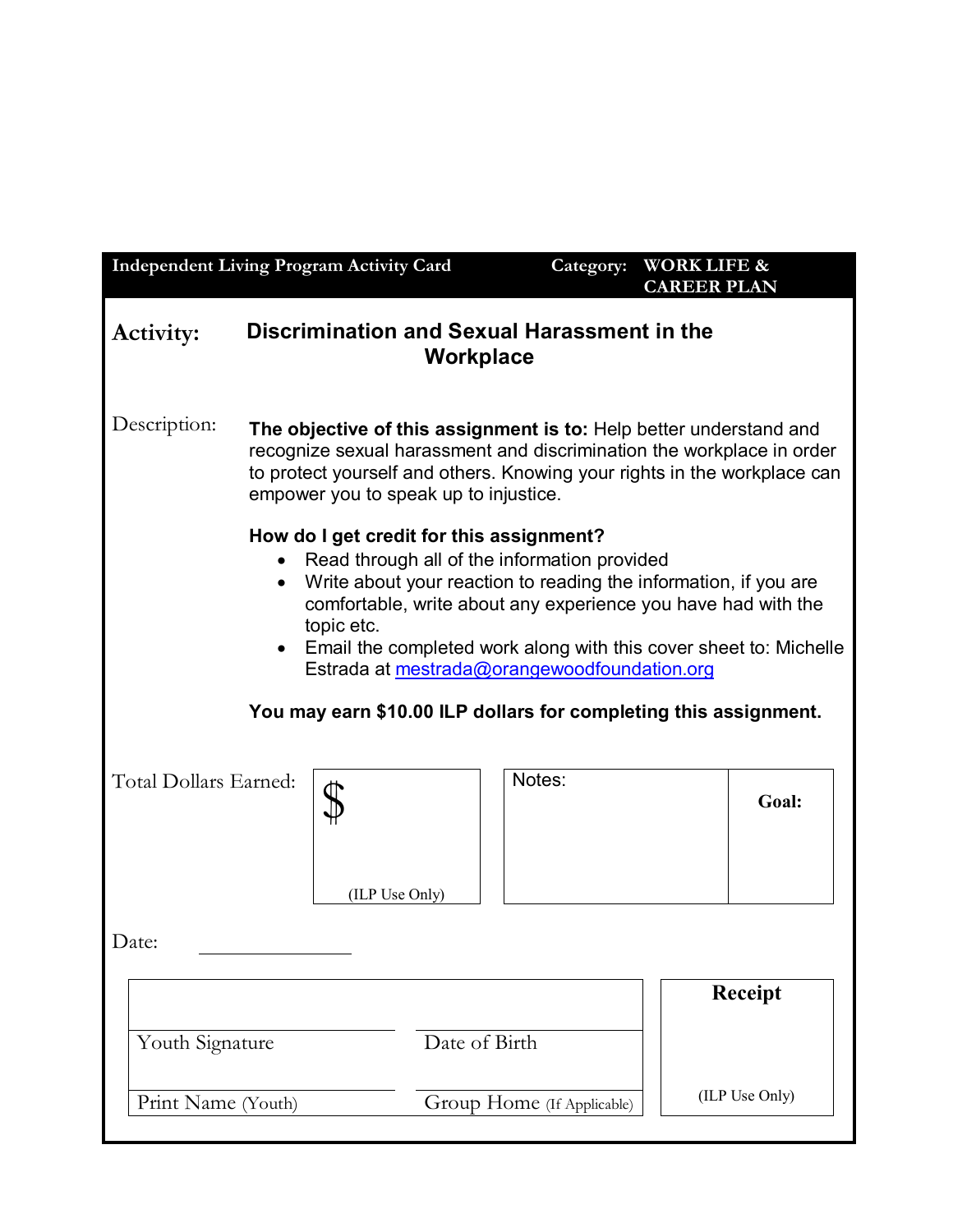**What is sexual harassment?** Sexual Harassment is unwelcome behavior from another person to yourself, including sexual advances, requests for sexual favors, and other physical or verbal intimidation of a sexual nature. It can be subtle, so it is important for you to be attentive and note if someone is too flirty, complimenting you, or exhibiting sexist behavior as a way to bully you using seniority or high-ranking position.

## **What are the three different types of sexual harassment?**

- 1. **Verbal/Written** This is the most obvious type of workplace harassment, and it can include emails with offensive jokes, repeatedly asking for dates or sexual favors, imitating someone's accent, or making derogatory comments about someone's age or disability.
- 2. **Physical** Physical harassment can be subtle too, but it includes making sexually suggestive facial expressions, standing too close to someone and unwanted touching of a person.
- 3. **Visual** The hardest type to spot because its subjective but it can include watching inappropriate sexual videos in front of you, wearing clothing with vulgar language or images, and showing you sexually suggestive text messages or images.

**What is discrimination?** Discrimination is unjust or prejudicial treatment of people or groups based on their different characteristics including race, gender, age, or sexual orientation.

## **What are the different types of discrimination?**

- 1. Race, Color, and Sex
- 2. Sexual Orientation
- 3. Sexual Harassment
- 4. Status as a Parent
- 5. National Origin
- 6. Religion
- 7. Age
- 8. Disability
- 9. Pregnancy
- 10. Immigration Status

*\*It is important to note that anytime you feel uncomfortable or unsafe regardless of how small it might seem, it is always a good idea to talk to someone you trust about it and inform the right authority, whether it be official authority or making an EEOC complaint.* 

*\*The U.S. Equal Employment Opportunity Commission (EEOC) is responsible for enforcing federal laws that make it illegal to discriminate against a job applicant or an employee because of the person's race, color, religion, sex (including pregnancy, transgender status, and sexual orientation), national origin, age (40 or older), disability or genetic information.* 

**To Complete this Activity – Please see writing assignment on following page.**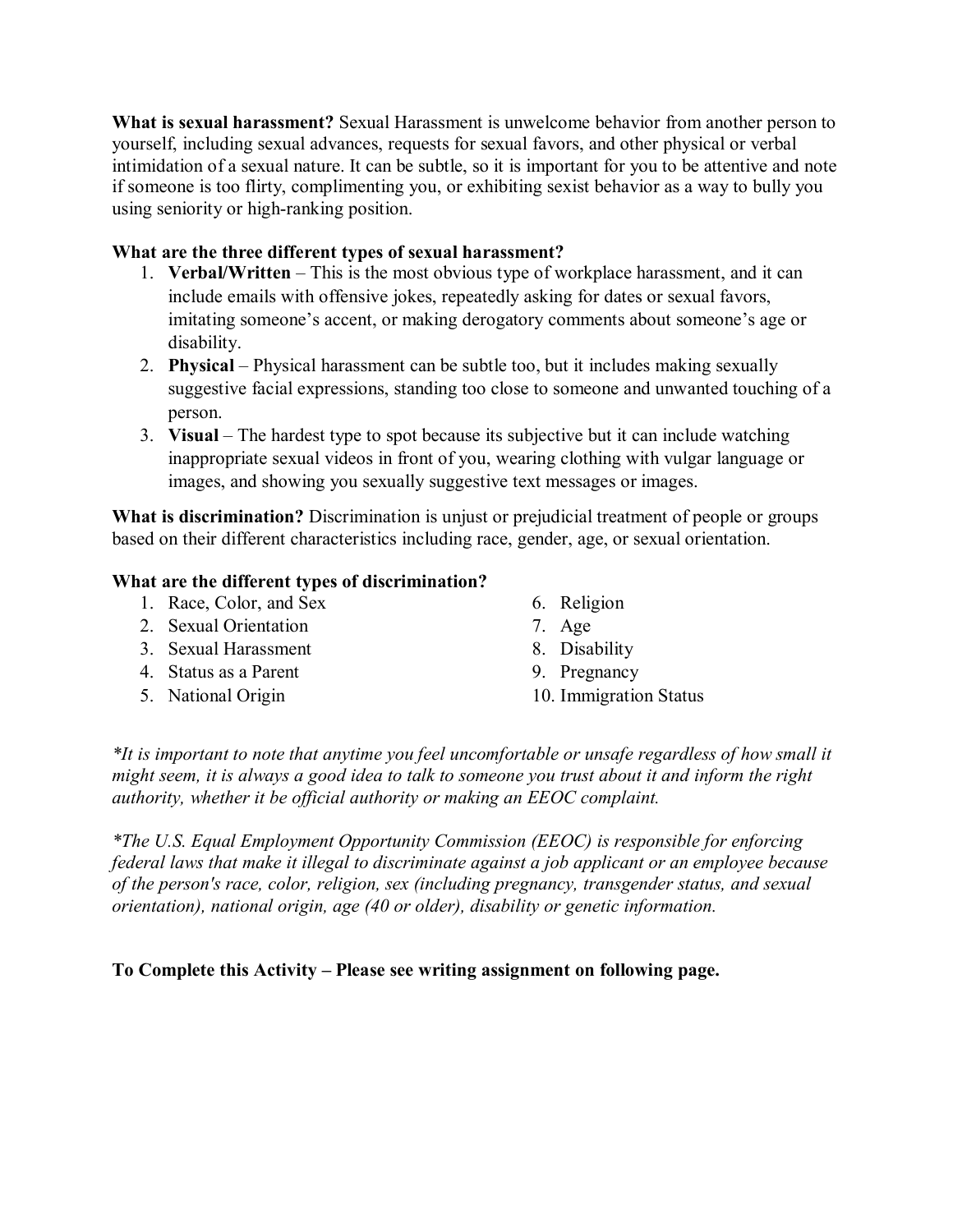## TO COMPLETE ACTIVITY

Reflect on the information provided above and write a small summary on your reactions to it. Were you surprised by anything, have you experienced sexual harassment or discrimination in the workplace? Why do you think it's important to be aware of this information?